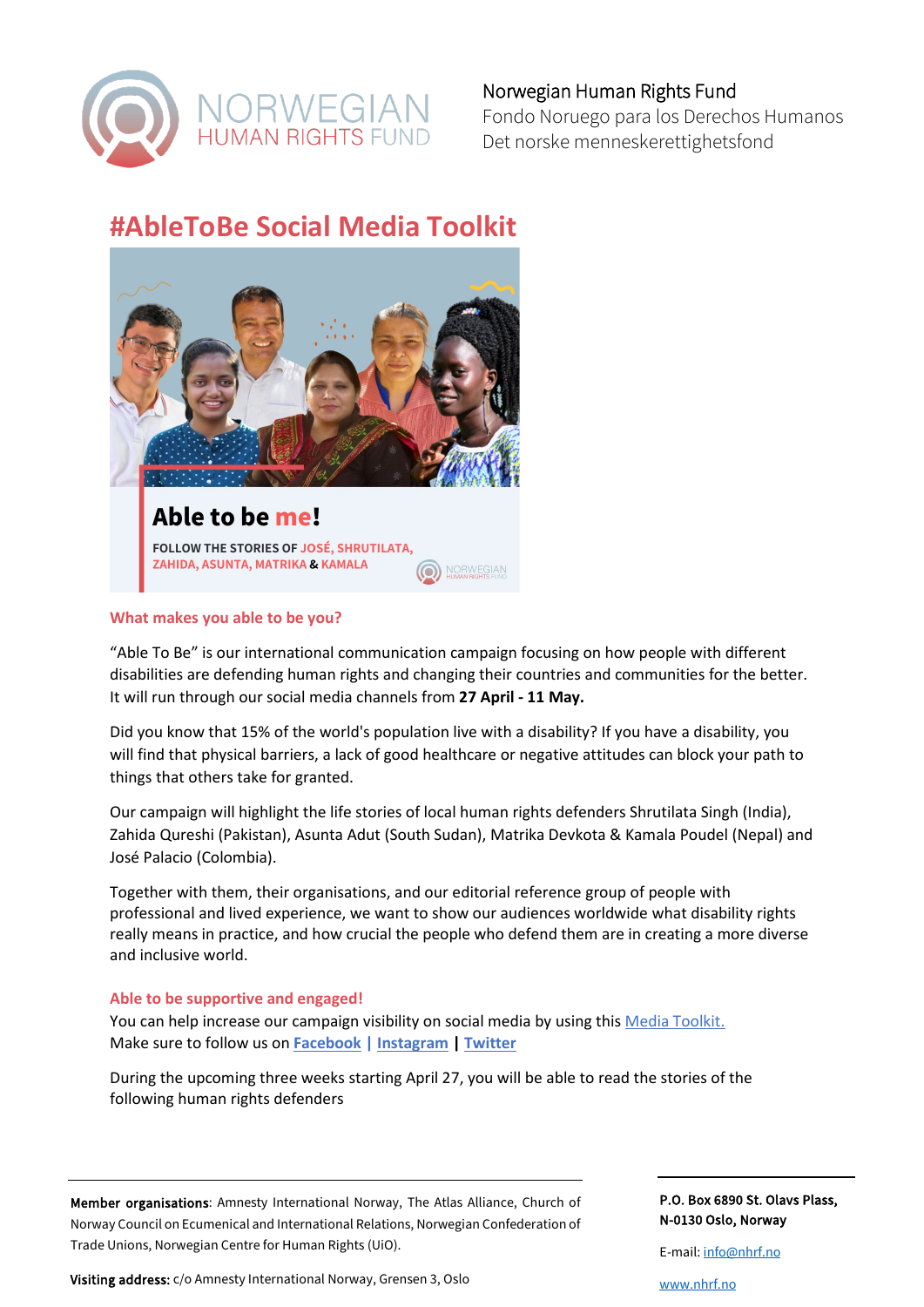

Fondo Noruego para los Derechos Humanos Det norske menneskerettighetsfond

| <b>Title</b>                                                                        | <b>Story</b>                                                                                                                         | Launch   | <b>Digital asset</b>                                                               |
|-------------------------------------------------------------------------------------|--------------------------------------------------------------------------------------------------------------------------------------|----------|------------------------------------------------------------------------------------|
| Able to be<br>safe and free<br>through<br>technology                                | Shrutilata Singh (India), Advocacy Officer at<br>Sense International India                                                           | 27 April | Able to be Shrutilata Singh<br>SAFE AND FREE THROUGH TECHNOLOGY IN INDIA           |
| Able to be an<br>inclusion<br>innovator in<br>Pakistan                              | Zahida Qureshi (Pakistan), President of<br><b>Society for Special Persons</b>                                                        | 3 May    | Able to be Zahida Qureshi<br>AN INCLUSION INNOVATOR IN PAKISTAN                    |
| Able to be an<br>ambassador<br>for people<br>with<br>disabilities in<br>South Sudan | Asunta Adut (South Sudan), Disability<br>Inclusion Facilitator for Light for the World                                               | 4 May    | <b>Able to be Asunta Adut</b><br>A DISABILITY RIGHTS AMBASSADOR IN SOUTH SUDAN     |
| Able to be<br>pioneering<br>mental health<br>advocates in<br>Nepal                  | Matrika Devkota (Nepal), Executive Director<br>of KOSHISH and Kamala Poudel (Nepal),<br>Program Officer at <b>KOSHISH</b>            | 10 May   | Able to be Matrika Devkota<br>and Kamala Poudel<br>MENTAL HEALTH PIONEERS IN NEPAL |
| Able to be a<br>force for<br>change in<br>Colombia                                  | José Palacio Angulo (Colombia), Doctor,<br>Director RSE of Corporación Palacio<br>International and author of the book <b>ISAIAS</b> | 11 May   | <b>Able to be José Palacio</b><br>A FORCE FOR CHANGE IN COLOMBIA<br>O MORALGIAN    |

Member organisations: Amnesty International Norway, The Atlas Alliance, Church of Norway Council on Ecumenical and International Relations, Norwegian Confederation of Trade Unions, Norwegian Centre for Human Rights (UiO).

Visiting address: c/o Amnesty International Norway, Grensen 3, Oslo

P.O. Box 6890 St. Olavs Plass, N-0130 Oslo, Norway

E-mail[: info@nhrf.no](mailto:info@nhrf.no)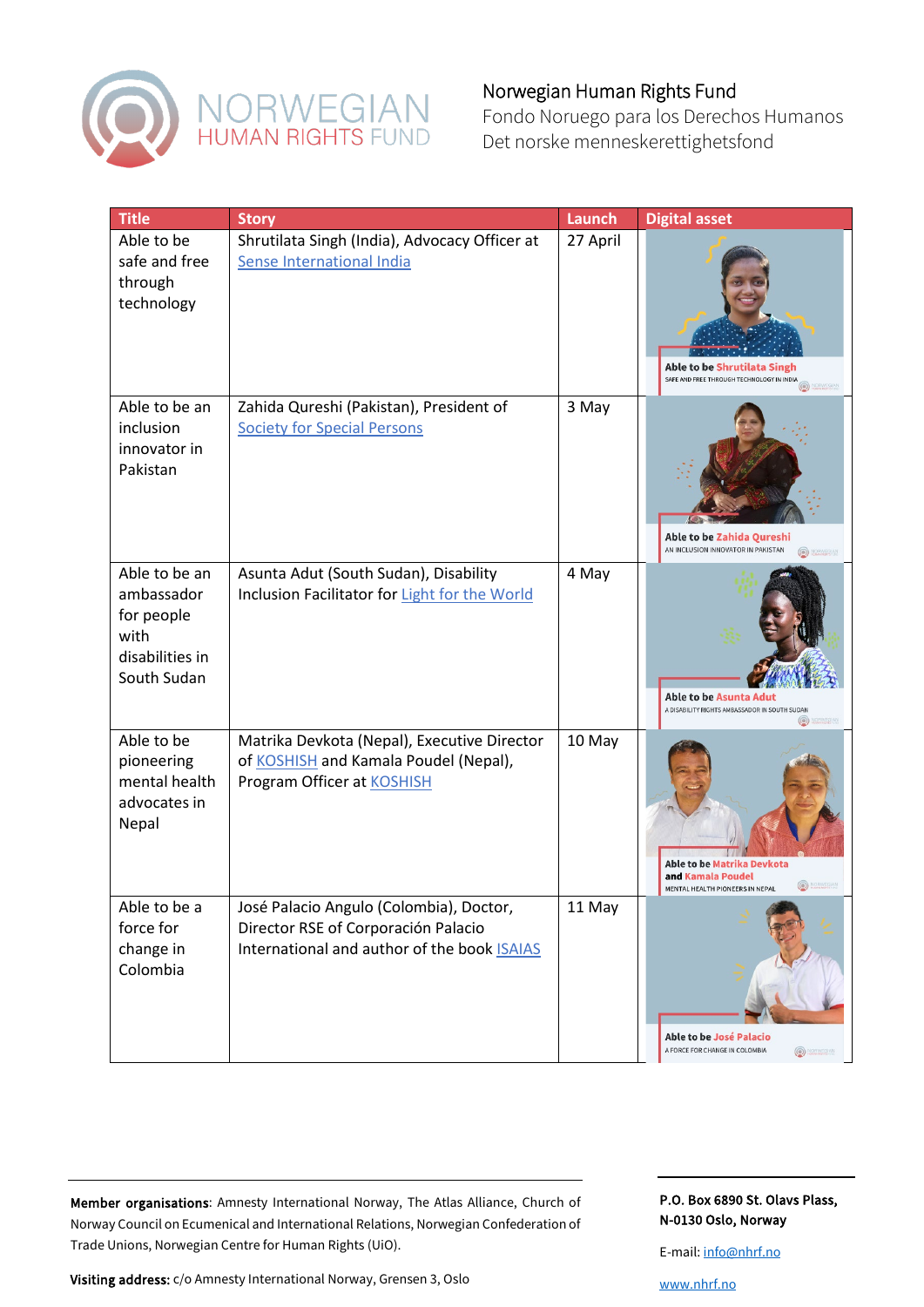

Fondo Noruego para los Derechos Humanos Det norske menneskerettighetsfond

#### **What can you and your organisation do**

### Able to be... supportive and engaged!

You and your organisation can help us reach our goals and help us increase our campaign visibility on social media by downloading our #AbleToBe visuals. You can find them [here.](https://drive.google.com/drive/folders/16lSbxHVk2L0bQv_Po5aI5XmwfdCS_xVA?usp=sharing)

## **[1. Make sure to follow us on](https://twitter.com/nhrf_hrd)** [Facebook](https://www.facebook.com/thenorwegianhumanrightsfund)**|** [Instagram](https://www.instagram.com/nhrf_hrd) **|** [Twitter](https://twitter.com/nhrf_hrd)

**2. Please share our posts.** You can choose to repost or add your own text. Here are some suggestions on **key messages**:

What makes you able to be you, and live your life the way you want to? We all want to feel able to simply be ourselves, in a free and fair society. But for the world's 1 billion+ people with disabilities, the door to independence is often slammed shut. Physical barriers and negative attitudes can block you from going to school, getting a job, and just living your life - especially if you're a woman. Let's do something about it and stand in solidarity!

- Follow the powerful stories showing how people with disabilities are able to lead and simply be themselves in different parts of the world.

- Respect for human rights is the key to freedom and equality for all of us.

- We believe in putting humans first in human rights work. Nobody should stand alone, solidarity is key.

## **3. Use the following hashtags for better reach:**

#AbleToBe #NHRF #HumanRightsDefenders #Disability #Inclusion #CommitTochange #NothingAboutUsWithoutUs #WeThe15 #InclusionLeadership #CommitToChange #InclusiveEducation #DisabilityInclusion #DisabilityAwareness #DisabilityPride #InclusionMatters #DisabilityRepresentation #DiversityEquityInclusion #DisabilityAdvocacy #DisabilityLife

### **4. Remember to tag us in your posts!**

Facebook: [@thenorwegianhumanrightsfund](https://www.facebook.com/thenorwegianhumanrightsfund) Instagram[: @nhrf\\_hrd](https://www.instagram.com/nhrf_hrd/) Twitter: [@nhrf\\_hrd](https://twitter.com/nhrf_hrd)

### **5. Accessibility**

While posting, use the descriptive text functionality to describe images for people who are visually impaired.

Member organisations: Amnesty International Norway, The Atlas Alliance, Church of Norway Council on Ecumenical and International Relations, Norwegian Confederation of Trade Unions, Norwegian Centre for Human Rights (UiO).

Visiting address: c/o Amnesty International Norway, Grensen 3, Oslo

P.O. Box 6890 St. Olavs Plass, N-0130 Oslo, Norway

E-mail[: info@nhrf.no](mailto:info@nhrf.no)

[www.nhrf.no](http://www.nhrf.no/)